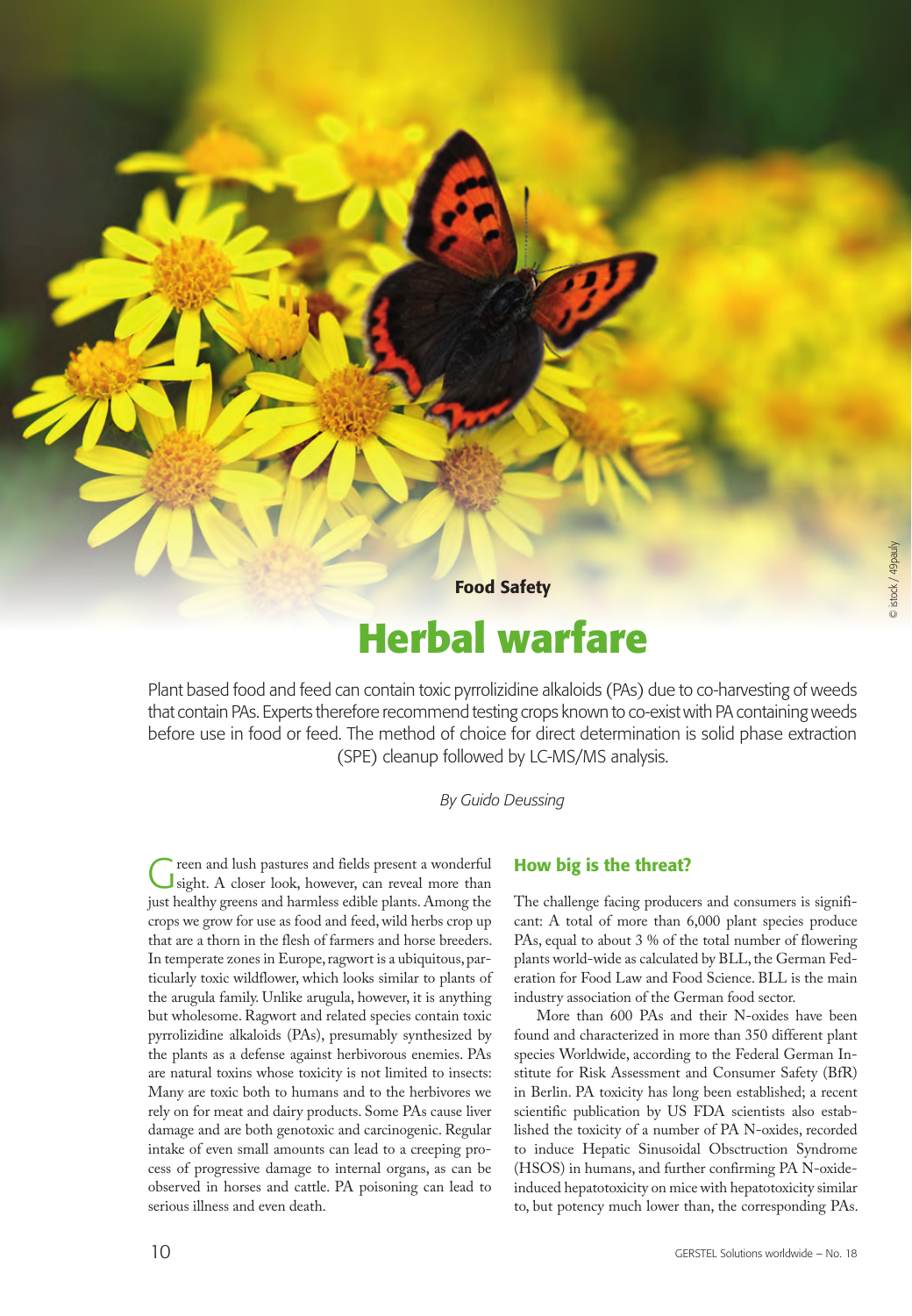The FDA scientists conclude that the levels of both PAs and PA N-oxides in herbs and foods should be regulated and controlled [2]. As an example, PAs have been found in herbs used for herbal infusions - also referred to as herbal teas. Examples are fennel-, chamomile-, herbal-, peppermint-, nettle-, and garden balm (Melissa) tea. In 2013, the BfR assessed the situation and concluded that PA levels in some foods (herbal tea, rooibos tea, black and green tea as well as honey) can pose a threat to children and adults alike when these foods are consumed on a regular (chronic) basis and that effort should be made "to minimize the PA contents in herbal teas and teas in order to minimize the putative higher cancer risk of frequent consumers and in particular of children" [1].

# Consumer protection

The widespread occurrence of PA-synthesizing plants worldwide means that we as consumers should accept the fact that the risk of having PAs in food and feed cannot be totally eliminated. This may be part of the reason that until now, no country has introduced legally binding maximum concentration levels, relying instead on recommendations. In 2001, the United States Food and Drug Administration (FDA) issued a ban of comfrey based products marketed for internal use, and a warning label for those intended for external use. In an opinion published by the BfR, food producing companies have an obligation to take steps to ensure that PA levels in food are reduced. In preparation for such action, and based on a request from the European Commission, the European Food Safety Authorities (EFSA) in 2016 published a scientific report entitled: Dietary exposure assessment to pyrrolizidine alkaloids in the European population [3]. A further extensive publication in the form of a "Statement" was published by the EFSA in 2017, entitled: Risks for human health related to the presence of pyrrolizidine alkaloids in honey, tea, herbal infusions and food supplements [4]. In summary, the EFSA recommends gathering more toxicological data, expanding the proposed list of 17 PAs to be monitored, and developing more sensitive analysis methods. EFSA currently sees no possibility of establishing a tolerable daily intake (TDI) value. In Germany, the BfR therefore recommends a zero-tolerance approach. While this is commendable, it is highly unlikely to be implemented in practice. According to the BfR, the aim of following this approach is simply to keep PA levels in food and feed as low as possible and to support this effort by monitoring, which requires efficient and highly sensitive chemical analysis including sample preparation.

# Analysis methods

Monitoring PAs in agricultural products, such as food and feed, is not exactly easy: PAs are structurally diverse, they are present in a wide range of products and the analysis poses a real challenge. Over the past years, scientists at the BfR have developed accurate and reliable methods for the determination of PAs. These methods have been validated

in round-robin tests. The methods could be implemented in food and feed monitoring performed by individual German states, but currently only a limited number of PA standards are commercially available. This has led the BfR to develop additional analysis methods that can be used to estimate the total amount of PAs in a sample. To determine PAs in plant material, the BfR recommends analyte concentration using solid phase extraction (SPE) followed by LC-MS/MS determination: The PAs are extracted from plant material in an ultrasonic bath using diluted sulfuric acid. The material is extracted twice and the extracts combined and centrifuged. An aliquot of the supernatant is taken for solid phase extraction (SPE) using a C18-phase. Following elution with methanol, the eluate is evaporated to dryness and the residue taken up in a methanol-water mixture. Finally, the sample is injected for chromatographic separation and MS/MS detection [1].

# Automation provides added value

A contract laboratory that specializes in the analysis of food and feed requires efficient sample processing in order to be competitive. That also applies to PA, of course. "This is where I see a deficit of the BfR methods", says Franziska Chmelka, Food Technologist at TeLA GmbH, "the sample preparation is quite labor intensive". TeLA is an accredited contract laboratory for food and environmental analysis in Northern Germany. In order to improve the productivity of the BfR analysis method, TeLA automated it, including sample preparation. Franziska Chmelka and her colleagues used the GERSTEL MultiPurpose Sam-



Instrument setup used for the automated determination of pyrrolizidine alkaloids: GERSTEL MultiPurpose Sampler (MPS) configured for automated SPE in combination with an LC-MS/MS system from Agilent Technologies (1290 HPLC and 6495 Triple Quadrupole LC/MS).

pler (MPS) to automate the required sample preparation steps for the PA determination. A key component of the system is automated SPE in combination with LC-MS/ MS (Agilent Technologies 1290 HPLC and 6495 Triple Quadropol LC/MS).

Separation of the analytes was performed using a Standard-RP-Phase column (Nucleodur C18 HTec 250 x 2 mm x 5 μm, Macherey-Nagel) and gradient elution with 5 mM formic acid (Eluent A) and methanol (Eluent B): 0 min (5 % B) – 3 min (5 % B) – 7 min (20 % B) – 13 min